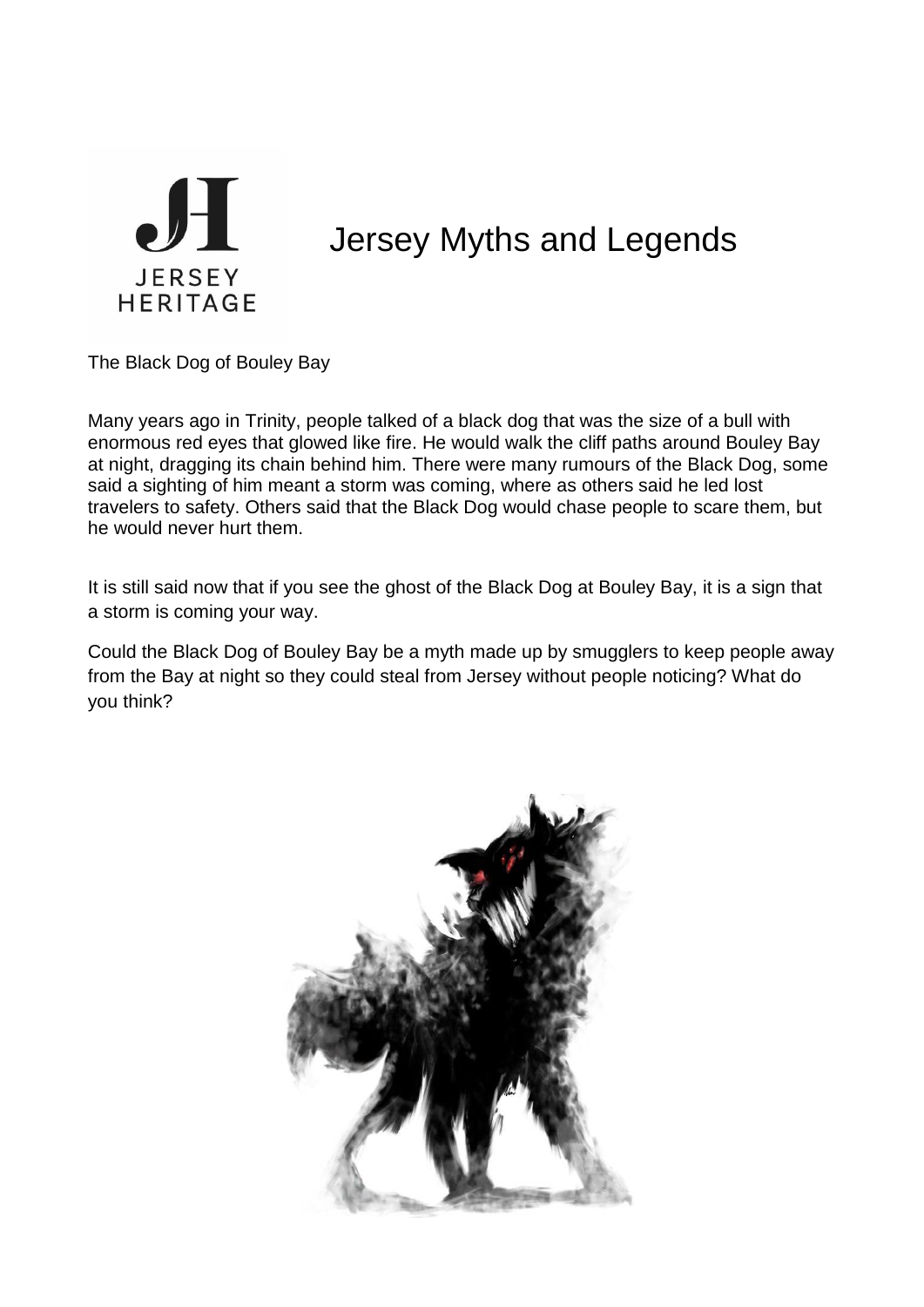## The Ghostly bride

Once upon a time, a couple were walking home through Waterworks Valley at midnight, they heard church bells ringing and soon realised that they were wedding bells.

A bridal procession slowly appeared round the corner - a coach drawn by six horses, with footmen and a coachman. As the coach passed, the couple looked inside at the bride, dressed in her magnificent white wedding dress. But the bride was not happy - under her wedding veil there was just a skull. Scared out of their wits, the couple ran the rest of the way home.

At first they worried that people would laugh at them, but they were soon told about an old legend. A long time before, the same bride went to St Lawrence's Church to be married, but her bridegroom never arrived.

She died from sadness, and now, once a year, her ghost drives down the valley, trying to find her disloyal fiancé.

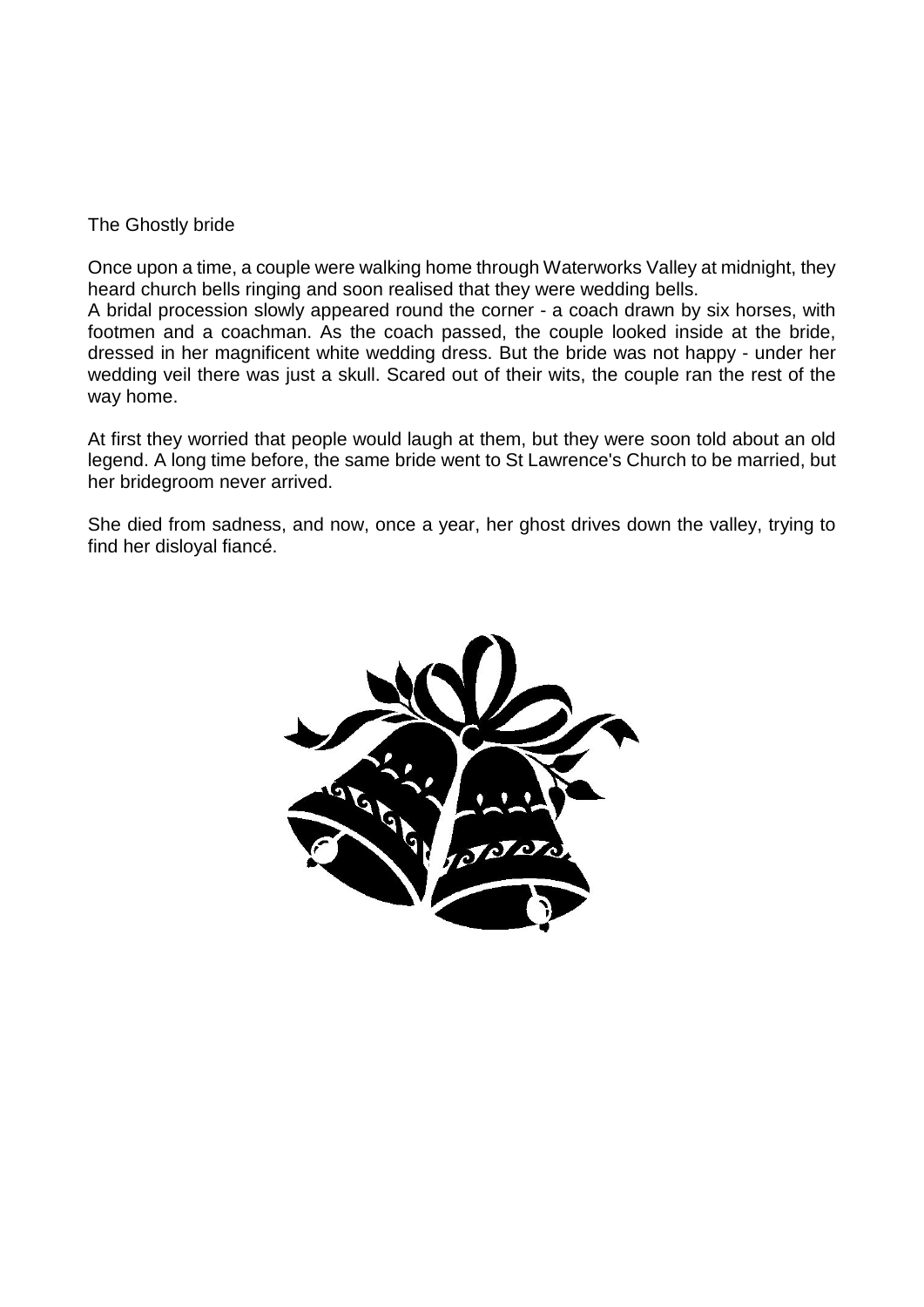## Witches' Rock

Legend tells us of a fisherman called Hubert who was engaged to a woman called Madeleine. He used to go for long walks during the evenings after work, one evening he walked towards Rocqueberg Point. He fell asleep next to the rock, but when he awoke the rock had gone - and was replaced by a magic wood with beautiful girls dancing round the trees.

Hubert danced with them, and as he left he promised he would return the following night. When he got home, he told Madeleine about the strange events, and she warned him not to go the next night, but Hubert decided to go anyway. Madeleine told the parish priest about her suspicions, and the priest told her to take a crucifix and follow Hubert to Rocqueberg Point that night.

When Madeleine reached Rocqueberg, she saw Hubert, merrily dancing, but they were not beautiful girls they were witches. Madeleine held the crucifix high above her head and ran towards the witches - who vanished, shrieking. Hubert collapsed, and the rock returned in place of the magical forest. Since that night the rock has been called Witches' Rock.

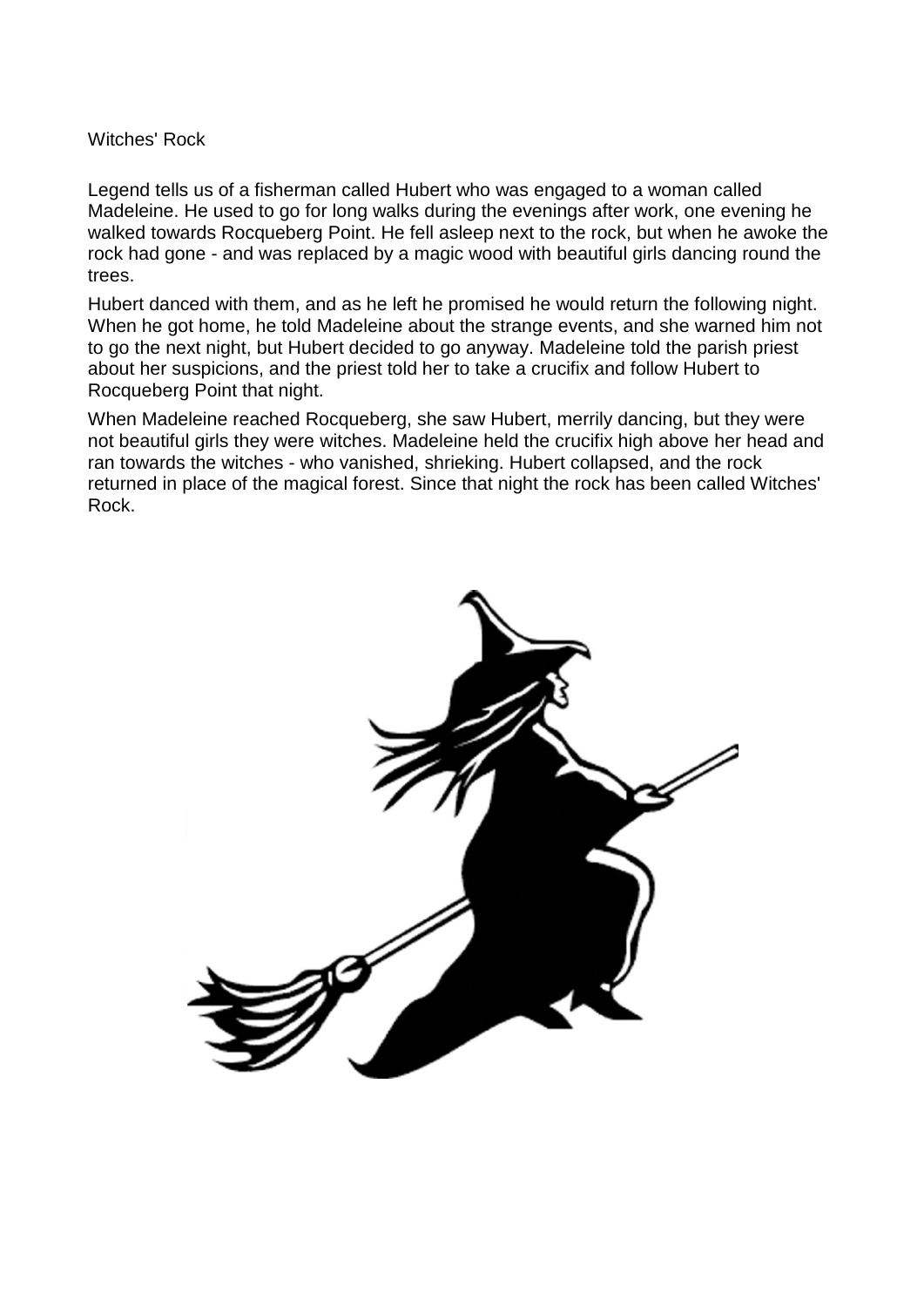The Witches of La Rocqueberg

The coastline at La Rocque is very treacherous because there are many rocks hidden under the water.

Legend has it that the witches of Rocqueberg would only allow fishermen to pass this headland safely if they were thrown every thirteenth fish from the fishermen's catch.

If they failed to do this they would cast a spell to raise a great storm, and the boat would be smashed to pieces on the rocks.

One brave fisherman refused to do this - instead he took a five-rayed starfish from his catch, cut off one of the arms and threw it at the witches, shouting: 'The cross is my passport'. It landed amongst the witches in the shape of the cross and they disappeared, never to be seen again.

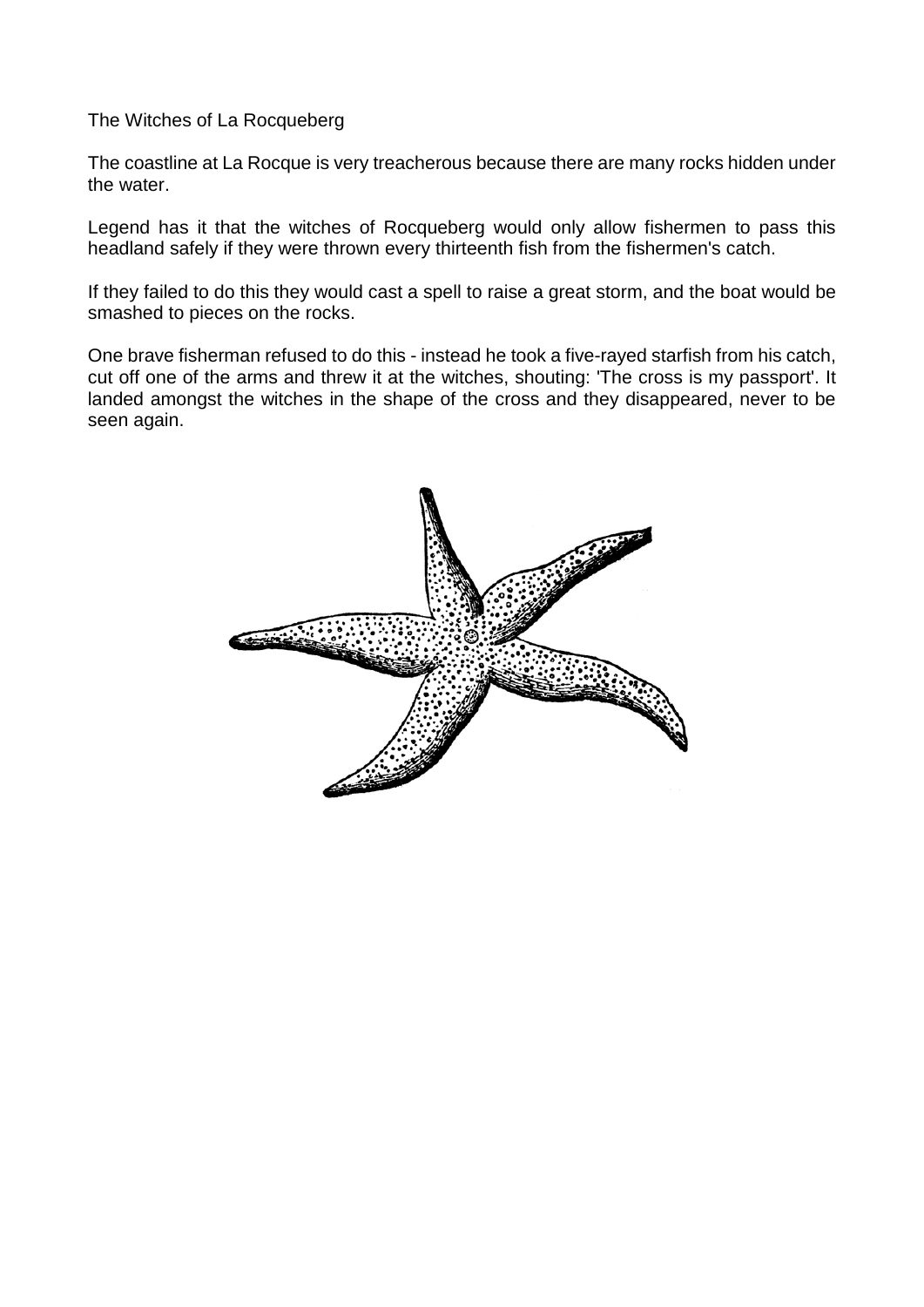The Bull of St Clement

Fishermen used to talk of a roaring bull that roamed around the rocks off St Clement at low tide. People were so scared of this bull that they refused to venture down to the beach, even to go fishing.

One fisherman refused to believe the tale about the bull, and decided to search the rocks. Whilst he was searching, the bull began to roar - but when the fisherman followed the sound, he found a rock pool, where the rocks had been eroded to form a pipe.

At low tide water was sucked down the pipe, making a gurgling noise, which echoed loudly off all the rocks. The fishermen filled up the rock pipe - and that was the end of the bull of St Clement.

What a shame!

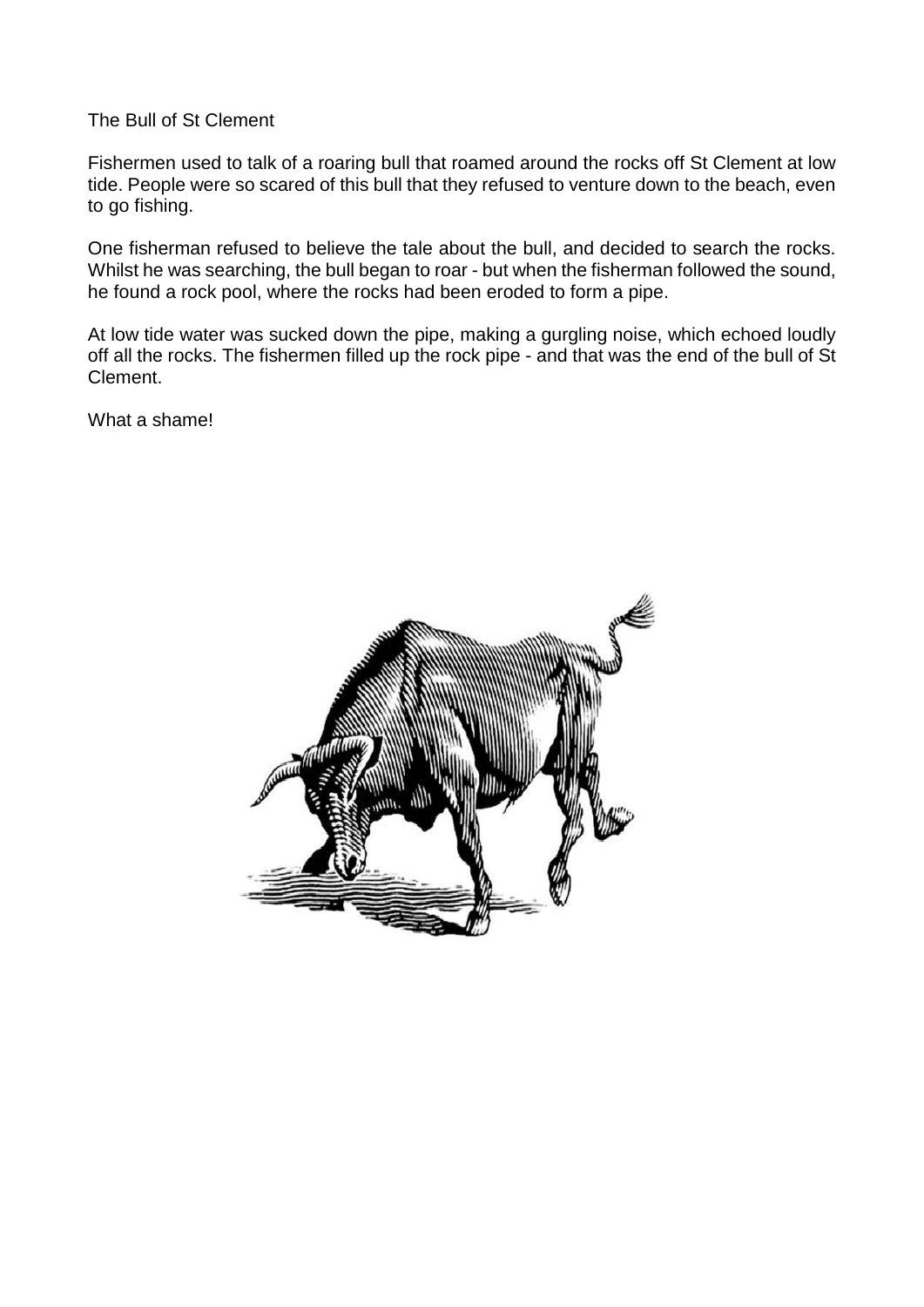The Dragon of St Lawrence

Legend says that a terrible dragon once lived in St. Lawrence, killing people and burning houses all over the Island. The noble Sir Hambye of France heard stories of this dragon; he travelled to Jersey and after a fierce battle, cut the dragon's head off!

Exhausted and wounded after the battle, Sir Hambye lay down to rest, watched over by his trusty squire. What Sir Hambye didn't know was that his squire wasn't loyal or trustworthy at all. The squire wanted all the glory for himself - he killed his master whilst he was resting then buried the body before returning to France. He told Sir Hambye's wife that his master had been killed by the dragon and that he, the Squire, had killed the dragon. He also added that the dying wish of Sir Hambye was that the Squire should marry his Lady wife.

One night after they were married, the Lady overheard the squire talking in his sleep, he admitted killing his master back in Jersey. The Lady had the Squire sent to trial where he confessed to killing Sir Hambye and was sentenced to death. In memory of her husband, the lady travelled to Jersey and built the mound here at La Hougue Bie. On a clear day you can see right across to France.

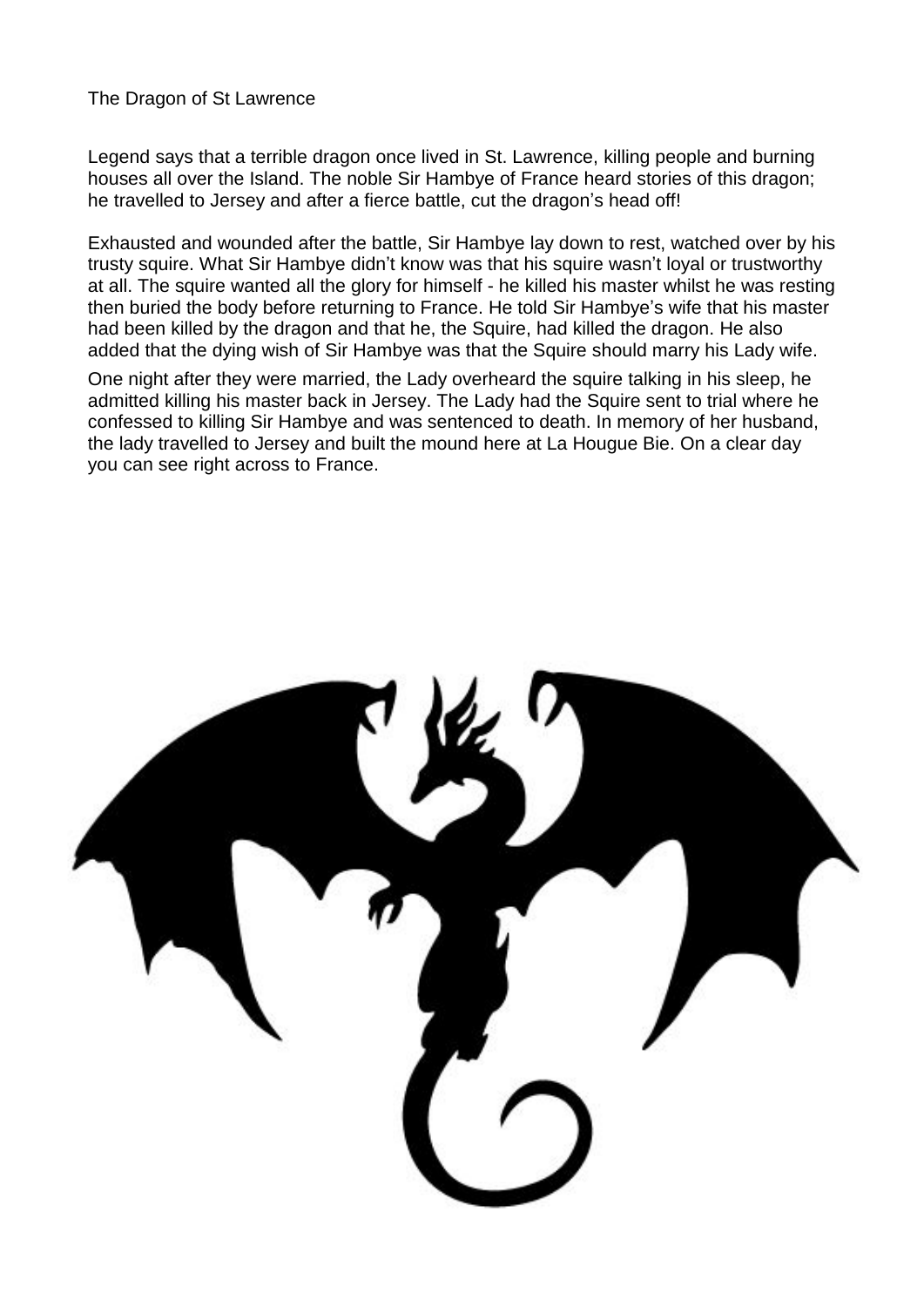Read the story and answer the questions - or just enjoy the stories.

Remember that these stories aren't real…..or are they?



Which bay does the black dog live in?

When might you hear the dog howling?

Which parish does this story come from?

Why was the bride so sad?





Where is witches rock?

Who was Hubert engaged to be married to?

What would happen if the witches did not receive the thirteenth fish?

What sea creature did the fisherman use to defeat the witches?